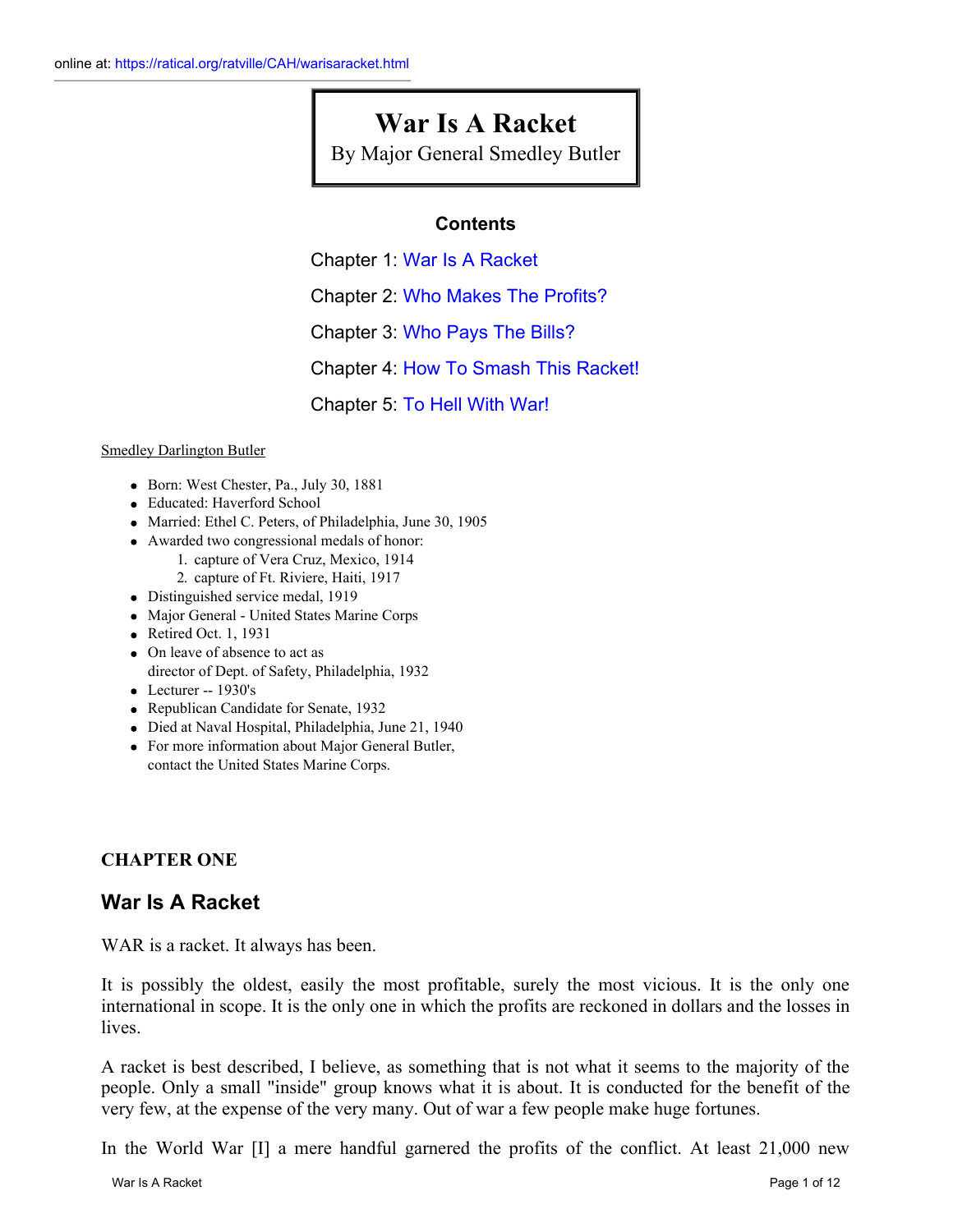millionaires and billionaires were made in the United States during the World War. That many admitted their huge blood gains in their income tax returns. How many other war millionaires falsified their tax returns no one knows.

How many of these war millionaires shouldered a rifle? How many of them dug a trench? How many of them knew what it meant to go hungry in a rat-infested dug-out? How many of them spent sleepless, frightened nights, ducking shells and shrapnel and machine gun bullets? How many of them parried a bayonet thrust of an enemy? How many of them were wounded or killed in battle?

Out of war nations acquire additional territory, if they are victorious. They just take it. This newly acquired territory promptly is exploited by the few -- the selfsame few who wrung dollars out of blood in the war. The general public shoulders the bill.

And what is this bill?

This bill renders a horrible accounting. Newly placed gravestones. Mangled bodies. Shattered minds. Broken hearts and homes. Economic instability. Depression and all its attendant miseries. Back-breaking taxation for generations and generations.

For a great many years, as a soldier, I had a suspicion that war was a racket; not until I retired to civil life did I fully realize it. Now that I see the international war clouds gathering, as they are today, I must face it and speak out.

Again they are choosing sides. France and Russia met and agreed to stand side by side. Italy and Austria hurried to make a similar agreement. Poland and Germany cast sheep's eyes at each other, forgetting for the nonce [one unique occasion], their dispute over the Polish Corridor.

The assassination of King Alexander of Jugoslavia [Yugoslavia] complicated matters. Jugoslavia and Hungary, long bitter enemies, were almost at each other's throats. Italy was ready to jump in. But France was waiting. So was Czechoslovakia. All of them are looking ahead to war. Not the people -- not those who fight and pay and die -- only those who foment wars and remain safely at home to profit.

There are 40,000,000 men under arms in the world today, and our statesmen and diplomats have the temerity to say that war is not in the making.

Hell's bells! Are these 40,000,000 men being trained to be dancers?

Not in Italy, to be sure. Premier Mussolini knows what they are being trained for. He, at least, is frank enough to speak out. Only the other day, Il Duce in "International Conciliation," the publication of the Carnegie Endowment for International Peace, said:

"And above all, Fascism, the more it considers and observes the future and the development of humanity quite apart from political considerations of the moment, believes neither in the possibility nor the utility of perpetual peace. . . . War alone brings up to its highest tension all human energy and puts the stamp of nobility upon the people who have the courage to meet it."

Undoubtedly Mussolini means exactly what he says. His well-trained army, his great fleet of planes, and even his navy are ready for war -- anxious for it, apparently. His recent stand at the side of Hungary in the latter's dispute with Jugoslavia showed that. And the hurried mobilization of his troops on the Austrian border after the assassination of Dollfuss showed it too. There are others in Europe too whose sabre rattling presages war, sooner or later.

Herr Hitler, with his rearming Germany and his constant demands for more and more arms, is an equal if not greater menace to peace. France only recently increased the term of military service for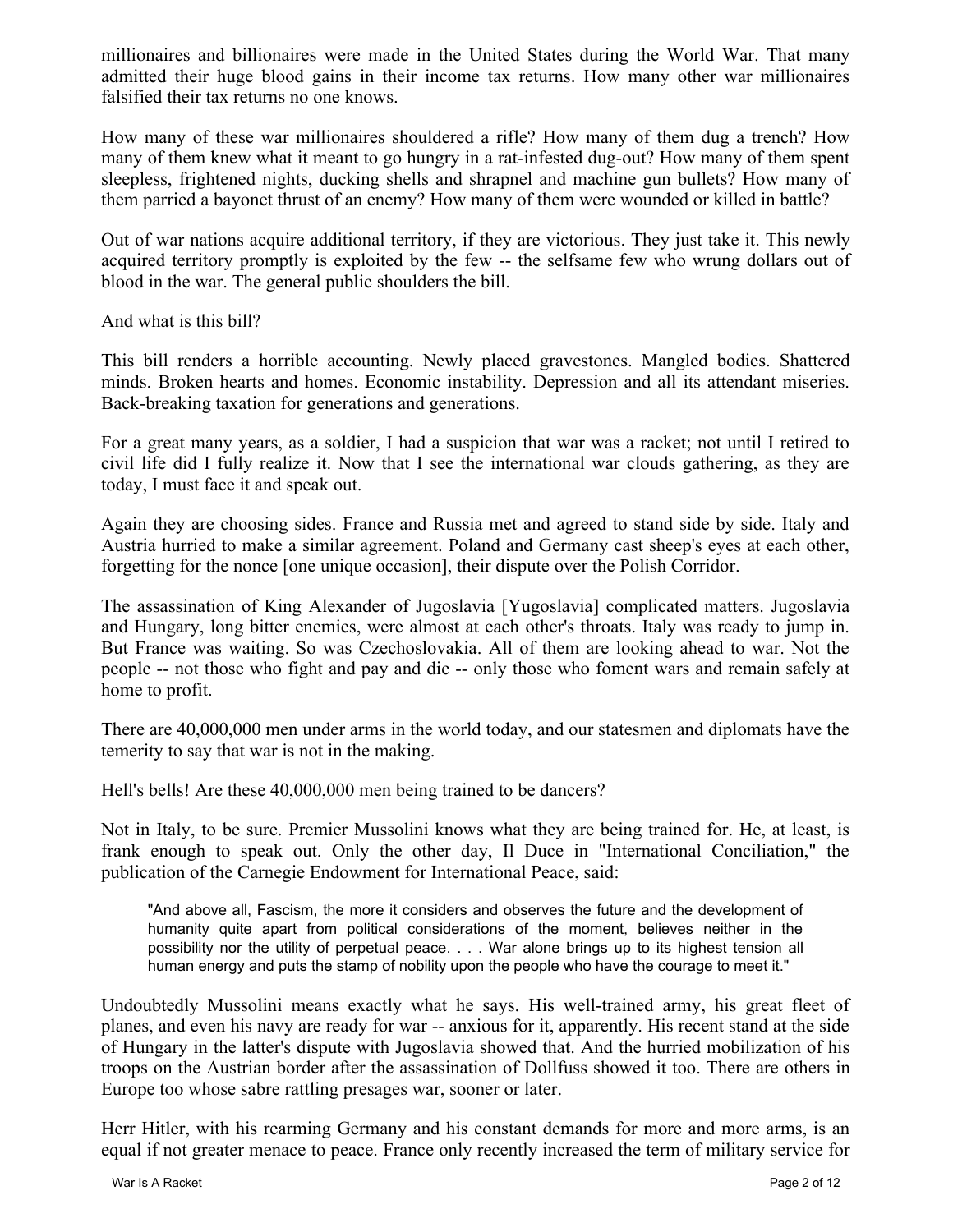its youth from a year to eighteen months.

Yes, all over, nations are camping in their arms. The mad dogs of Europe are on the loose. In the Orient the maneuvering is more adroit. Back in 1904, when Russia and Japan fought, we kicked out our old friends the Russians and backed Japan. Then our very generous international bankers were financing Japan. Now the trend is to poison us against the Japanese. What does the "open door" policy to China mean to us? Our trade with China is about \$90,000,000 a year. Or the Philippine Islands? We have spent about \$600,000,000 in the Philippines in thirty-five years and we (our bankers and industrialists and speculators) have private investments there of less than \$200,000,000.

Then, to save that China trade of about \$90,000,000, or to protect these private investments of less than \$200,000,000 in the Philippines, we would be all stirred up to hate Japan and go to war -- a war that might well cost us tens of billions of dollars, hundreds of thousands of lives of Americans, and many more hundreds of thousands of physically maimed and mentally unbalanced men.

Of course, for this loss, there would be a compensating profit -- fortunes would be made. Millions and billions of dollars would be piled up. By a few. Munitions makers. Bankers. Ship builders. Manufacturers. Meat packers. Speculators. They would fare well.

Yes, they are getting ready for another war. Why shouldn't they? It pays high dividends.

But what does it profit the men who are killed? What does it profit their mothers and sisters, their wives and their sweethearts? What does it profit their children?

What does it profit anyone except the very few to whom war means huge profits?

Yes, and what does it profit the nation?

Take our own case. Until 1898 we didn't own a bit of territory outside the mainland of North America. At that time our national debt was a little more than \$1,000,000,000. Then we became "internationally minded." We forgot, or shunted aside, the advice of the Father of our country. We forgot George Washington's warning about "entangling alliances." We went to war. We acquired outside territory. At the end of the World War period, as a direct result of our fiddling in international affairs, our national debt had jumped to over \$25,000,000,000. Our total favorable trade balance during the twenty-five-year period was about \$24,000,000,000. Therefore, on a purely bookkeeping basis, we ran a little behind year for year, and that foreign trade might well have been ours without the wars.

It would have been far cheaper (not to say safer) for the average American who pays the bills to stay out of foreign entanglements. For a very few this racket, like bootlegging and other underworld rackets, brings fancy profits, but the cost of operations is always transferred to the people -- who do not profit.

## <span id="page-2-0"></span>**CHAPTER TWO**

## **Who Makes The Profits?**

The World War, rather our brief participation in it, has cost the United States some \$52,000,000,000. Figure it out. That means \$400 to every American man, woman, and child. And we haven't paid the debt yet. We are paying it, our children will pay it, and our children's children probably still will be paying the cost of that war.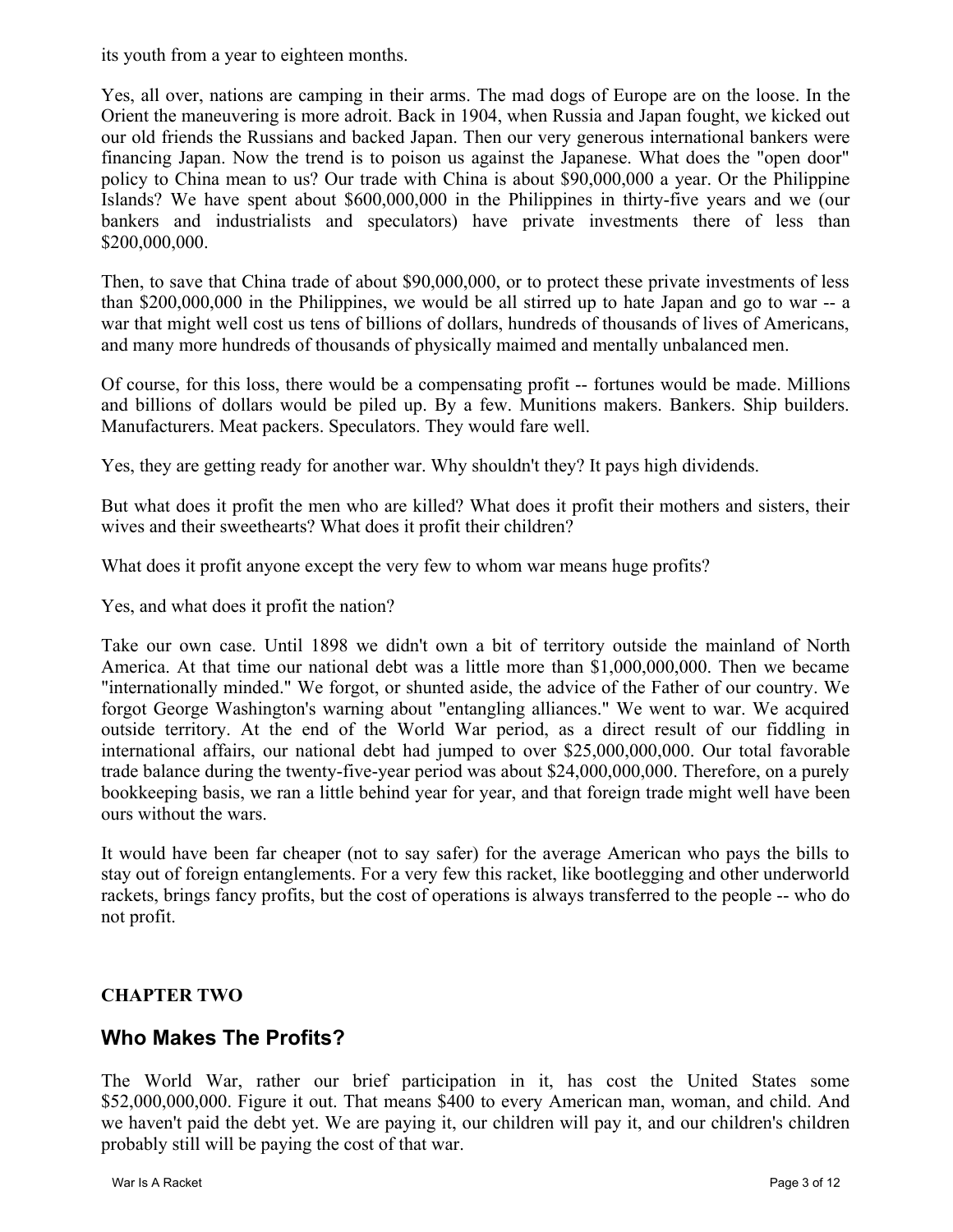The normal profits of a business concern in the United States are six, eight, ten, and sometimes twelve percent. But war-time profits -- ah! that is another matter -- twenty, sixty, one hundred, three hundred, and even eighteen hundred per cent -- the sky is the limit. All that traffic will bear. Uncle Sam has the money. Let's get it.

Of course, it isn't put that crudely in war time. It is dressed into speeches about patriotism, love of country, and "we must all put our shoulders to the wheel," but the profits jump and leap and skyrocket -- and are safely pocketed. Let's just take a few examples:

Take our friends the du Ponts, the powder people -- didn't one of them testify before a Senate committee recently that their powder won the war? Or saved the world for democracy? Or something? How did they do in the war? They were a patriotic corporation. Well, the average earnings of the du Ponts for the period 1910 to 1914 were \$6,000,000 a year. It wasn't much, but the du Ponts managed to get along on it. Now let's look at their average yearly profit during the war years, 1914 to 1918. Fifty-eight million dollars a year profit we find! Nearly ten times that of normal times, and the profits of normal times were pretty good. An increase in profits of more than 950 per cent.

Take one of our little steel companies that patriotically shunted aside the making of rails and girders and bridges to manufacture war materials. Well, their 1910-1914 yearly earnings averaged \$6,000,000. Then came the war. And, like loyal citizens, Bethlehem Steel promptly turned to munitions making. Did their profits jump -- or did they let Uncle Sam in for a bargain? Well, their 1914-1918 average was \$49,000,000 a year!

Or, let's take United States Steel. The normal earnings during the five-year period prior to the war were \$105,000,000 a year. Not bad. Then along came the war and up went the profits. The average yearly profit for the period 1914-1918 was \$240,000,000. Not bad.

There you have some of the steel and powder earnings. Let's look at something else. A little copper, perhaps. That always does well in war times.

Anaconda, for instance. Average yearly earnings during the pre-war years 1910-1914 of \$10,000,000. During the war years 1914-1918 profits leaped to \$34,000,000 per year.

Or Utah Copper. Average of \$5,000,000 per year during the 1910-1914 period. Jumped to an average of \$21,000,000 yearly profits for the war period.

Let's group these five, with three smaller companies. The total yearly average profits of the pre-war period 1910-1914 were \$137,480,000. Then along came the war. The average yearly profits for this group skyrocketed to \$408,300,000.

A little increase in profits of approximately 200 per cent.

Does war pay? It paid them. But they aren't the only ones. There are still others. Let's take leather.

For the three-year period before the war the total profits of Central Leather Company were \$3,500,000. That was approximately \$1,167,000 a year. Well, in 1916 Central Leather returned a profit of \$15,000,000, a small increase of 1,100 per cent. That's all. The General Chemical Company averaged a profit for the three years before the war of a little over \$800,000 a year. Came the war, and the profits jumped to \$12,000,000. a leap of 1,400 per cent.

International Nickel Company -- and you can't have a war without nickel -- showed an increase in profits from a mere average of \$4,000,000 a year to \$73,000,000 yearly. Not bad? An increase of more than 1,700 per cent.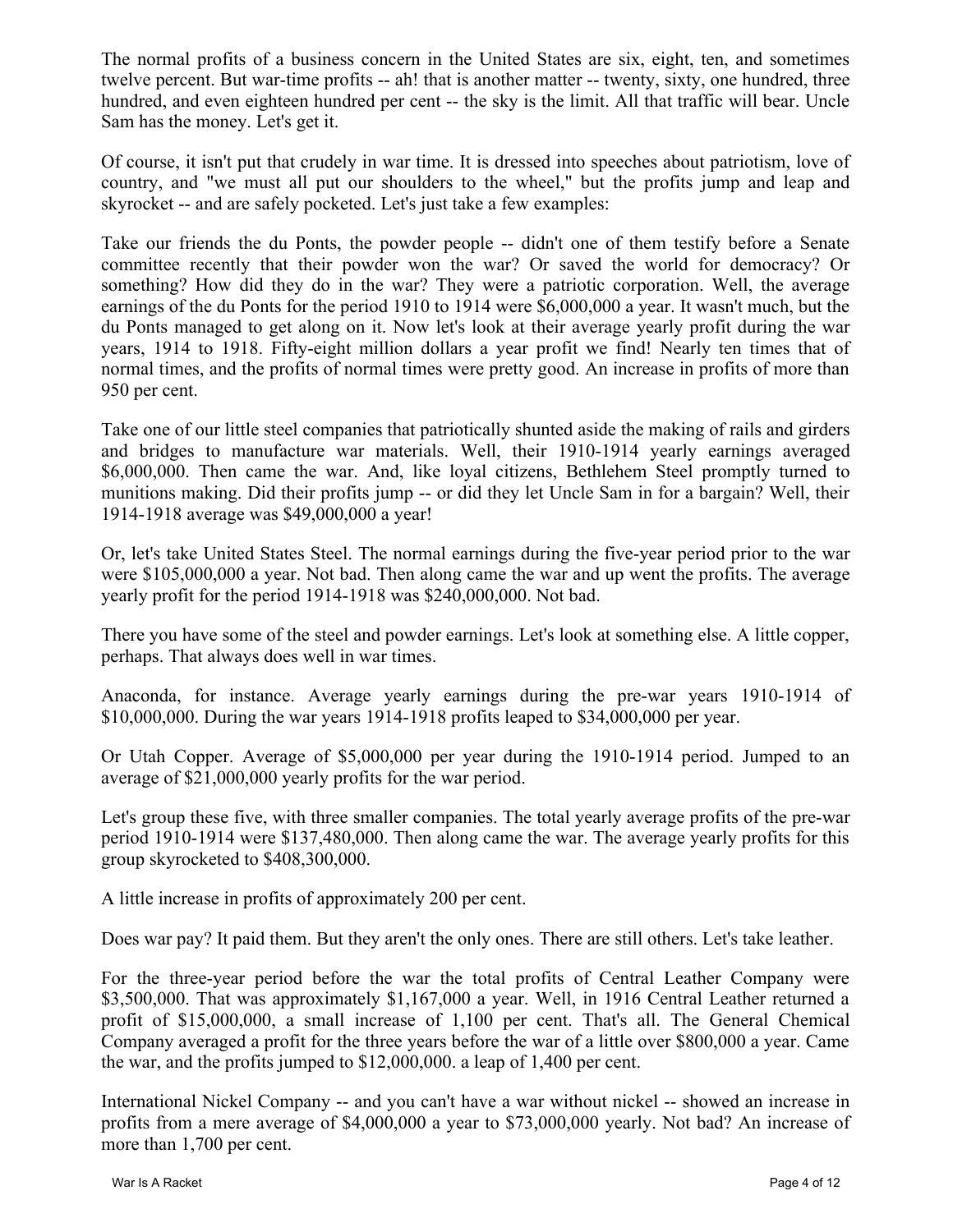American Sugar Refining Company averaged \$2,000,000 a year for the three years before the war. In 1916 a profit of \$6,000,000 was recorded.

Listen to Senate Document No. 259. The Sixty-Fifth Congress, reporting on corporate earnings and government revenues. Considering the profits of 122 meat packers, 153 cotton manufacturers, 299 garment makers, 49 steel plants, and 340 coal producers during the war. Profits under 25 per cent were exceptional. For instance the coal companies made between 100 per cent and 7,856 per cent on their capital stock during the war. The Chicago packers doubled and tripled their earnings.

And let us not forget the bankers who financed the great war. If anyone had the cream of the profits it was the bankers. Being partnerships rather than incorporated organizations, they do not have to report to stockholders. And their profits were as secret as they were immense. How the bankers made their millions and their billions I do not know, because those little secrets never become public -- even before a Senate investigatory body.

But here's how some of the other patriotic industrialists and speculators chiseled their way into war profits.

Take the shoe people. They like war. It brings business with abnormal profits. They made huge profits on sales abroad to our allies. Perhaps, like the munitions manufacturers and armament makers, they also sold to the enemy. For a dollar is a dollar whether it comes from Germany or from France. But they did well by Uncle Sam too. For instance, they sold Uncle Sam 35,000,000 pairs of hobnailed service shoes. There were 4,000,000 soldiers. Eight pairs, and more, to a soldier. My regiment during the war had only one pair to a soldier. Some of these shoes probably are still in existence. They were good shoes. But when the war was over Uncle Sam has a matter of 25,000,000 pairs left over. Bought -- and paid for. Profits recorded and pocketed.

There was still lots of leather left. So the leather people sold your Uncle Sam hundreds of thousands of McClellan saddles for the cavalry. But there wasn't any American cavalry overseas! Somebody had to get rid of this leather, however. Somebody had to make a profit in it -- so we had a lot of McClellan saddles. And we probably have those yet.

Also somebody had a lot of mosquito netting. They sold your Uncle Sam 20,000,000 mosquito nets for the use of the soldiers overseas. I suppose the boys were expected to put it over them as they tried to sleep in muddy trenches -- one hand scratching cooties on their backs and the other making passes at scurrying rats. Well, not one of these mosquito nets ever got to France!

Anyhow, these thoughtful manufacturers wanted to make sure that no soldier would be without his mosquito net, so 40,000,000 additional yards of mosquito netting were sold to Uncle Sam.

There were pretty good profits in mosquito netting in those days, even if there were no mosquitoes in France. I suppose, if the war had lasted just a little longer, the enterprising mosquito netting manufacturers would have sold your Uncle Sam a couple of consignments of mosquitoes to plant in France so that more mosquito netting would be in order.

Airplane and engine manufacturers felt they, too, should get their just profits out of this war. Why not? Everybody else was getting theirs. So \$1,000,000,000 -- count them if you live long enough -was spent by Uncle Sam in building airplane engines that never left the ground! Not one plane, or motor, out of the billion dollars worth ordered, ever got into a battle in France. Just the same the manufacturers made their little profit of 30, 100, or perhaps 300 per cent.

Undershirts for soldiers cost  $14\ell$  [cents] to make and uncle Sam paid  $30\ell$  to  $40\ell$  each for them -- a nice little profit for the undershirt manufacturer. And the stocking manufacturer and the uniform manufacturers and the cap manufacturers and the steel helmet manufacturers -- all got theirs.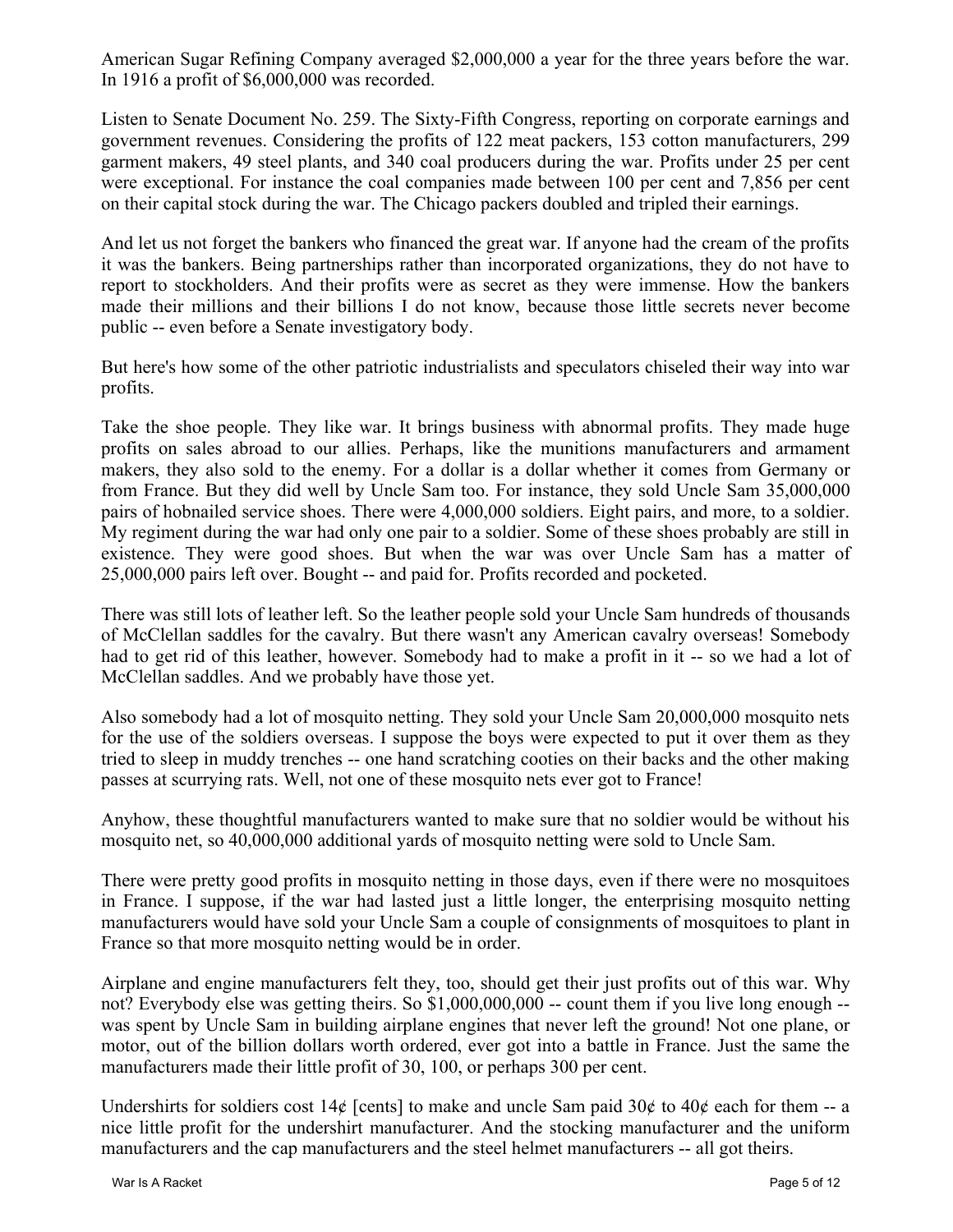Why, when the war was over some 4,000,000 sets of equipment -- knapsacks and the things that go to fill them -- crammed warehouses on this side. Now they are being scrapped because the regulations have changed the contents. But the manufacturers collected their wartime profits on them -- and they will do it all over again the next time.

There were lots of brilliant ideas for profit making during the war.

One very versatile patriot sold Uncle Sam twelve dozen 48-inch wrenches. Oh, they were very nice wrenches. The only trouble was that there was only one nut ever made that was large enough for these wrenches. That is the one that holds the turbines at Niagara Falls. Well, after Uncle Sam had bought them and the manufacturer had pocketed the profit, the wrenches were put on freight cars and shunted all around the United States in an effort to find a use for them. When the Armistice was signed it was indeed a sad blow to the wrench manufacturer. He was just about to make some nuts to fit the wrenches. Then he planned to sell these, too, to your Uncle Sam.

Still another had the brilliant idea that colonels shouldn't ride in automobiles, nor should they even ride on horseback. One has probably seen a picture of Andy Jackson riding in a buckboard. Well, some 6,000 buckboards were sold to Uncle Sam for the use of colonels! Not one of them was used. But the buckboard manufacturer got his war profit.

The shipbuilders felt they should come in on some of it, too. They built a lot of ships that made a lot of profit. More than \$3,000,000,000 worth. Some of the ships were all right. But \$635,000,000 worth of them were made of wood and wouldn't float! The seams opened up -- and they sank. We paid for them, though. And somebody pocketed the profits.

It has been estimated by statisticians and economists and researchers that the war cost your Uncle Sam \$52,000,000,000. Of this sum, \$39,000,000,000 was expended in the actual war itself. This expenditure yielded \$16,000,000,000 in profits. That is how the 21,000 billionaires and millionaires got that way. This \$16,000,000,000 profits is not to be sneezed at. It is quite a tidy sum. And it went to a very few.

The Senate (Nye) committee probe of the munitions industry and its wartime profits, despite its sensational disclosures, hardly has scratched the surface.

Even so, it has had some effect. The State Department has been studying "for some time" methods of keeping out of war. The War Department suddenly decides it has a wonderful plan to spring. The Administration names a committee -- with the War and Navy Departments ably represented under the chairmanship of a Wall Street speculator -- to limit profits in war time. To what extent isn't suggested. Hmmm. Possibly the profits of 300 and 600 and 1,600 per cent of those who turned blood into gold in the World War would be limited to some smaller figure.

Apparently, however, the plan does not call for any limitation of losses -- that is, the losses of those who fight the war. As far as I have been able to ascertain there is nothing in the scheme to limit a soldier to the loss of but one eye, or one arm, or to limit his wounds to one or two or three. Or to limit the loss of life.

There is nothing in this scheme, apparently, that says not more than 12 per cent of a regiment shall be wounded in battle, or that not more than 7 per cent in a division shall be killed.

Of course, the committee cannot be bothered with such trifling matters.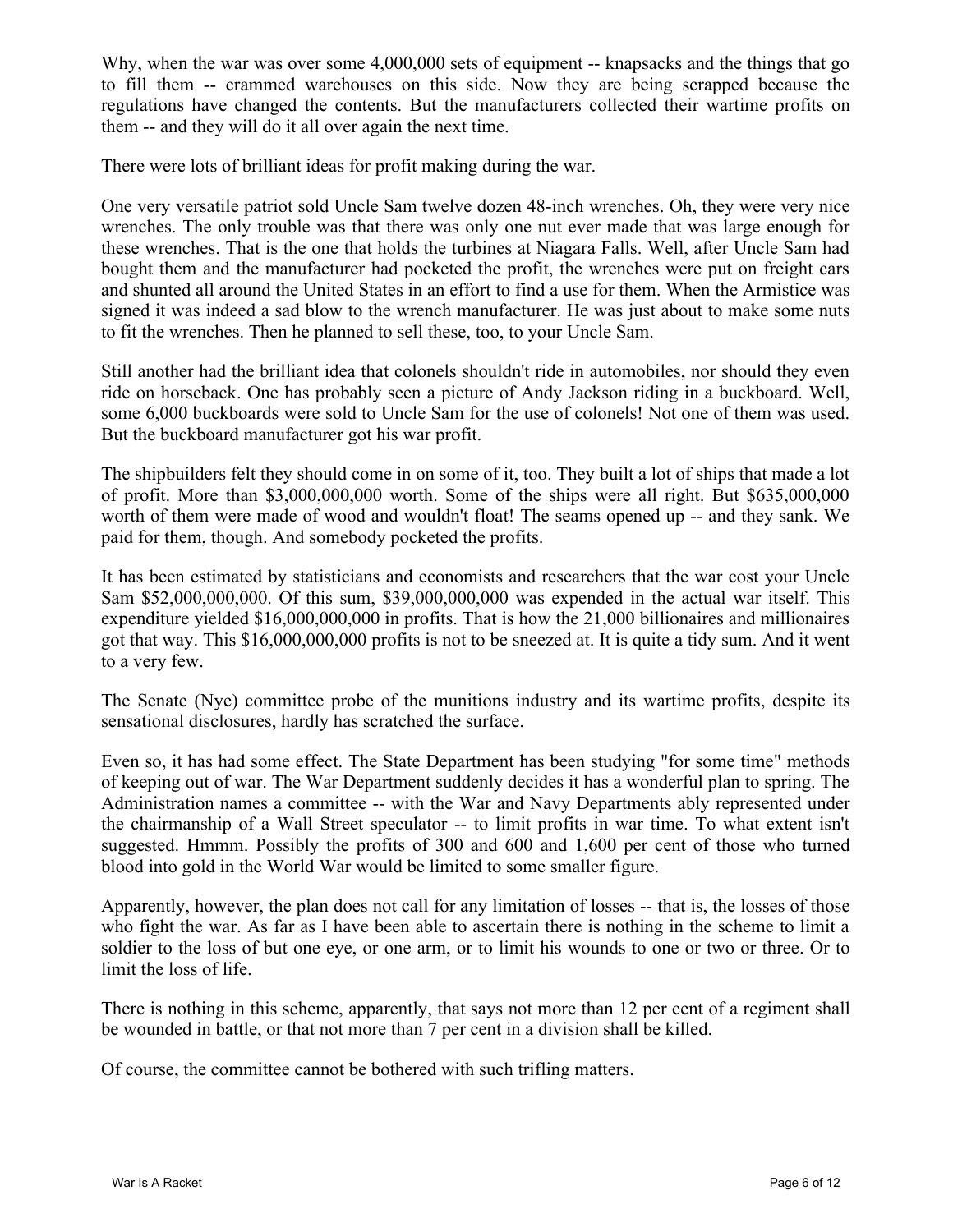#### <span id="page-6-0"></span>**CHAPTER THREE**

## **Who Pays The Bills?**

Who provides the profits -- these nice little profits of 20, 100, 300, 1,500 and 1,800 per cent? We all pay them -- in taxation. We paid the bankers their profits when we bought Liberty Bonds at \$100.00 and sold them back at \$84 or \$86 to the bankers. These bankers collected \$100 plus. It was a simple manipulation. The bankers control the security marts. It was easy for them to depress the price of these bonds. Then all of us -- the people -- got frightened and sold the bonds at \$84 or \$86. The bankers bought them. Then these same bankers stimulated a boom and government bonds went to par -- and above. Then the bankers collected their profits.

But the soldier pays the biggest part of the bill.

If you don't believe this, visit the American cemeteries on the battlefields abroad. Or visit any of the veteran's hospitals in the United States. On a tour of the country, in the midst of which I am at the time of this writing, I have visited eighteen government hospitals for veterans. In them are a total of about 50,000 destroyed men -- men who were the pick of the nation eighteen years ago. The very able chief surgeon at the government hospital; at Milwaukee, where there are 3,800 of the living dead, told me that mortality among veterans is three times as great as among those who stayed at home.

Boys with a normal viewpoint were taken out of the fields and offices and factories and classrooms and put into the ranks. There they were remolded; they were made over; they were made to "about face"; to regard murder as the order of the day. They were put shoulder to shoulder and, through mass psychology, they were entirely changed. We used them for a couple of years and trained them to think nothing at all of killing or of being killed.

Then, suddenly, we discharged them and told them to make another "about face" ! This time they had to do their own readjustment, sans [without] mass psychology, sans officers' aid and advice and sans nation-wide propaganda. We didn't need them any more. So we scattered them about without any "three-minute" or "Liberty Loan" speeches or parades. Many, too many, of these fine young boys are eventually destroyed, mentally, because they could not make that final "about face" alone.

In the government hospital in Marion, Indiana, 1,800 of these boys are in pens! Five hundred of them in a barracks with steel bars and wires all around outside the buildings and on the porches. These already have been mentally destroyed. These boys don't even look like human beings. Oh, the looks on their faces! Physically, they are in good shape; mentally, they are gone.

There are thousands and thousands of these cases, and more and more are coming in all the time. The tremendous excitement of the war, the sudden cutting off of that excitement -- the young boys couldn't stand it.

That's a part of the bill. So much for the dead -- they have paid their part of the war profits. So much for the mentally and physically wounded -- they are paying now their share of the war profits. But the others paid, too -- they paid with heartbreaks when they tore themselves away from their firesides and their families to don the uniform of Uncle Sam -- on which a profit had been made. They paid another part in the training camps where they were regimented and drilled while others took their jobs and their places in the lives of their communities. The paid for it in the trenches where they shot and were shot; where they were hungry for days at a time; where they slept in the mud and the cold and in the rain -- with the moans and shrieks of the dying for a horrible lullaby.

But don't forget -- the soldier paid part of the dollars and cents bill too. War Is A Racket Page 7 of 12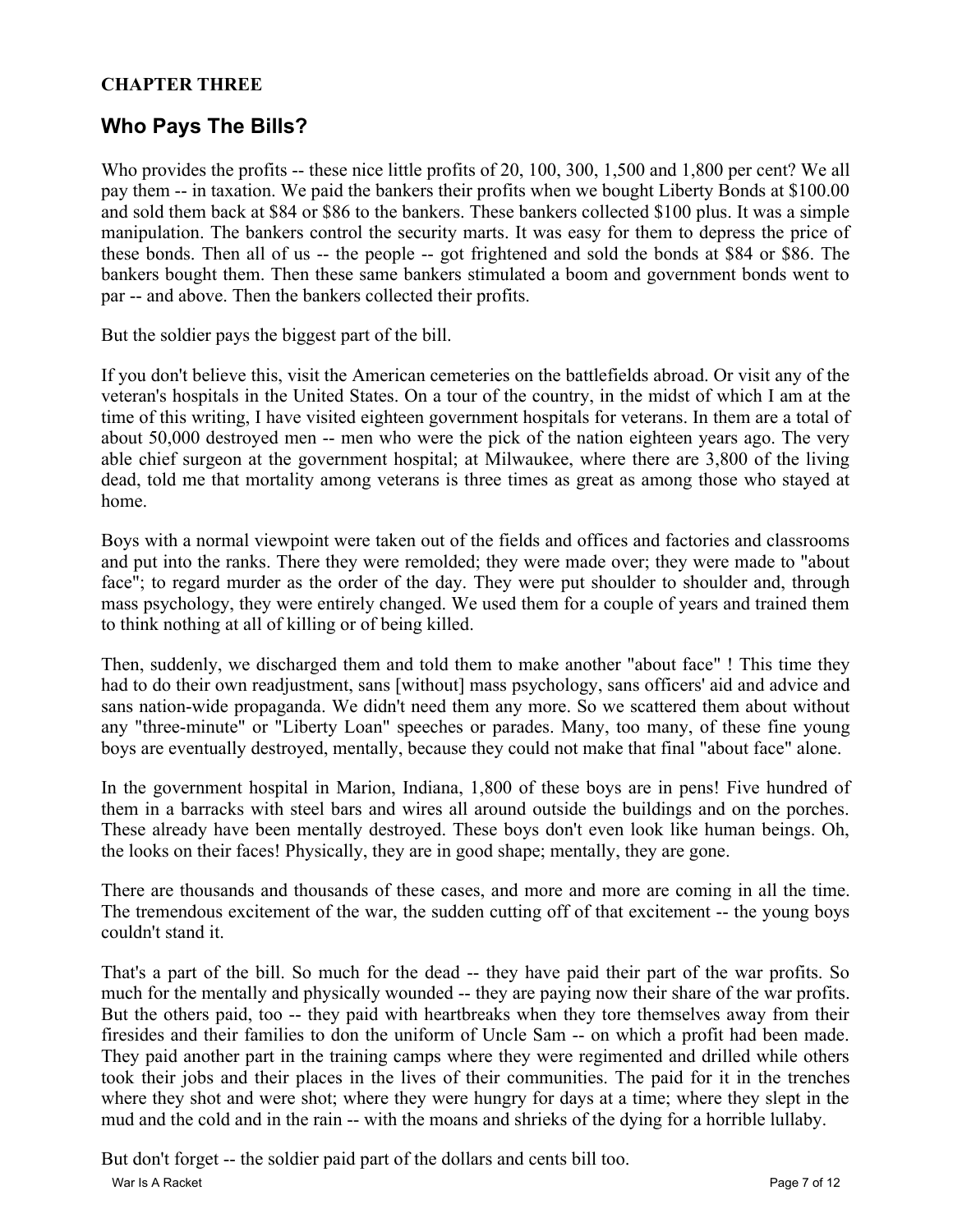Up to and including the Spanish-American War, we had a prize system, and soldiers and sailors fought for money. During the Civil War they were paid bonuses, in many instances, before they went into service. The government, or states, paid as high as \$1,200 for an enlistment. In the Spanish-American War they gave prize money. When we captured any vessels, the soldiers all got their share -- at least, they were supposed to. Then it was found that we could reduce the cost of wars by taking all the prize money and keeping it, but conscripting [drafting] the soldier anyway. Then soldiers couldn't bargain for their labor, Everyone else could bargain, but the soldier couldn't.

Napoleon once said,

"All men are enamored of decorations . . . they positively hunger for them."

So by developing the Napoleonic system -- the medal business -- the government learned it could get soldiers for less money, because the boys liked to be decorated. Until the Civil War there were no medals. Then the Congressional Medal of Honor was handed out. It made enlistments easier. After the Civil War no new medals were issued until the Spanish-American War.

In the World War, we used propaganda to make the boys accept conscription. They were made to feel ashamed if they didn't join the army.

So vicious was this war propaganda that even God was brought into it. With few exceptions our clergymen joined in the clamor to kill, kill, kill. To kill the Germans. God is on our side . . . it is His will that the Germans be killed.

And in Germany, the good pastors called upon the Germans to kill the allies . . . to please the same God. That was a part of the general propaganda, built up to make people war conscious and murder conscious.

Beautiful ideals were painted for our boys who were sent out to die. This was the "war to end all wars." This was the "war to make the world safe for democracy." No one mentioned to them, as they marched away, that their going and their dying would mean huge war profits. No one told these American soldiers that they might be shot down by bullets made by their own brothers here. No one told them that the ships on which they were going to cross might be torpedoed by submarines built with United States patents. They were just told it was to be a "glorious adventure."

Thus, having stuffed patriotism down their throats, it was decided to make them help pay for the war, too. So, we gave them the large salary of \$30 a month.

All they had to do for this munificent sum was to leave their dear ones behind, give up their jobs, lie in swampy trenches, eat canned willy (when they could get it) and kill and kill and kill . . . and be killed.

#### But wait!

Half of that wage (just a little more than a riveter in a shipyard or a laborer in a munitions factory safe at home made in a day) was promptly taken from him to support his dependents, so that they would not become a charge upon his community. Then we made him pay what amounted to accident insurance -- something the employer pays for in an enlightened state -- and that cost him \$6 a month. He had less than \$9 a month left.

Then, the most crowning insolence of all -- he was virtually blackjacked into paying for his own ammunition, clothing, and food by being made to buy Liberty Bonds. Most soldiers got no money at all on pay days.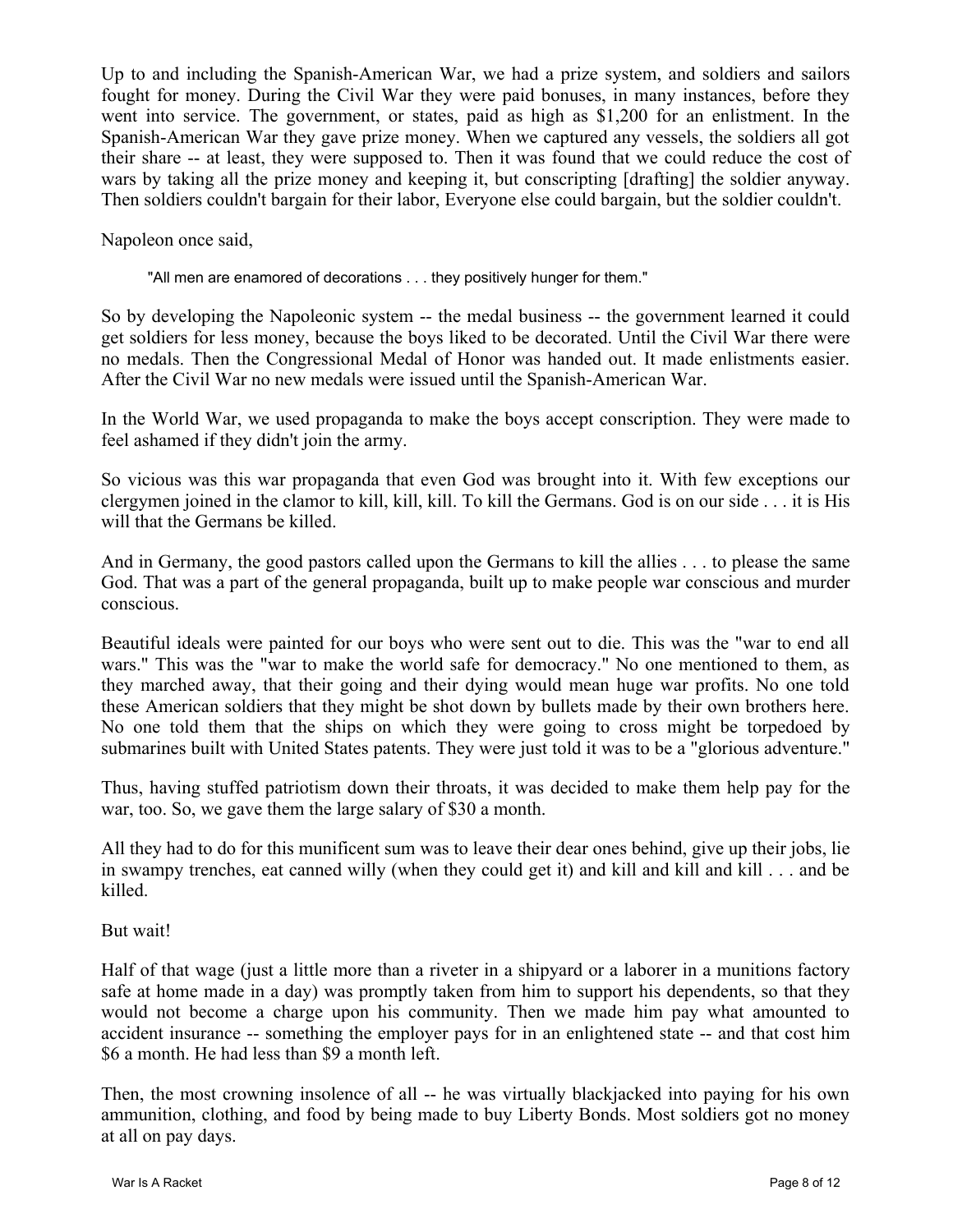We made them buy Liberty Bonds at \$100 and then we bought them back -- when they came back from the war and couldn't find work -- at \$84 and \$86. And the soldiers bought about \$2,000,000,000 worth of these bonds!

Yes, the soldier pays the greater part of the bill. His family pays too. They pay it in the same heartbreak that he does. As he suffers, they suffer. At nights, as he lay in the trenches and watched shrapnel burst about him, they lay home in their beds and tossed sleeplessly -- his father, his mother, his wife, his sisters, his brothers, his sons, and his daughters.

When he returned home minus an eye, or minus a leg or with his mind broken, they suffered too -as much as and even sometimes more than he. Yes, and they, too, contributed their dollars to the profits of the munitions makers and bankers and shipbuilders and the manufacturers and the speculators made. They, too, bought Liberty Bonds and contributed to the profit of the bankers after the Armistice in the hocus-pocus of manipulated Liberty Bond prices.

And even now the families of the wounded men and of the mentally broken and those who never were able to readjust themselves are still suffering and still paying.

## <span id="page-8-0"></span>**CHAPTER FOUR**

## **How To Smash This Racket!**

WELL, it's a racket, all right.

A few profit -- and the many pay. But there is a way to stop it. You can't end it by disarmament conferences. You can't eliminate it by peace parleys at Geneva. Well-meaning but impractical groups can't wipe it out by resolutions. It can be smashed effectively only by taking the profit out of war.

The only way to smash this racket is to conscript capital and industry and labor before the nations manhood can be conscripted. One month before the Government can conscript the young men of the nation -- it must conscript capital and industry and labor. Let the officers and the directors and the high-powered executives of our armament factories and our munitions makers and our shipbuilders and our airplane builders and the manufacturers of all the other things that provide profit in war time as well as the bankers and the speculators, be conscripted -- to get \$30 a month, the same wage as the lads in the trenches get.

Let the workers in these plants get the same wages -- all the workers, all presidents, all executives, all directors, all managers, all bankers -- yes, and all generals and all admirals and all officers and all politicians and all government office holders -- everyone in the nation be restricted to a total monthly income not to exceed that paid to the soldier in the trenches!

Let all these kings and tycoons and masters of business and all those workers in industry and all our senators and governors and majors pay half of their monthly \$30 wage to their families and pay war risk insurance and buy Liberty Bonds.

Why shouldn't they?

They aren't running any risk of being killed or of having their bodies mangled or their minds shattered. They aren't sleeping in muddy trenches. They aren't hungry. The soldiers are!

Give capital and industry and labor thirty days to think it over and you will find, by that time, there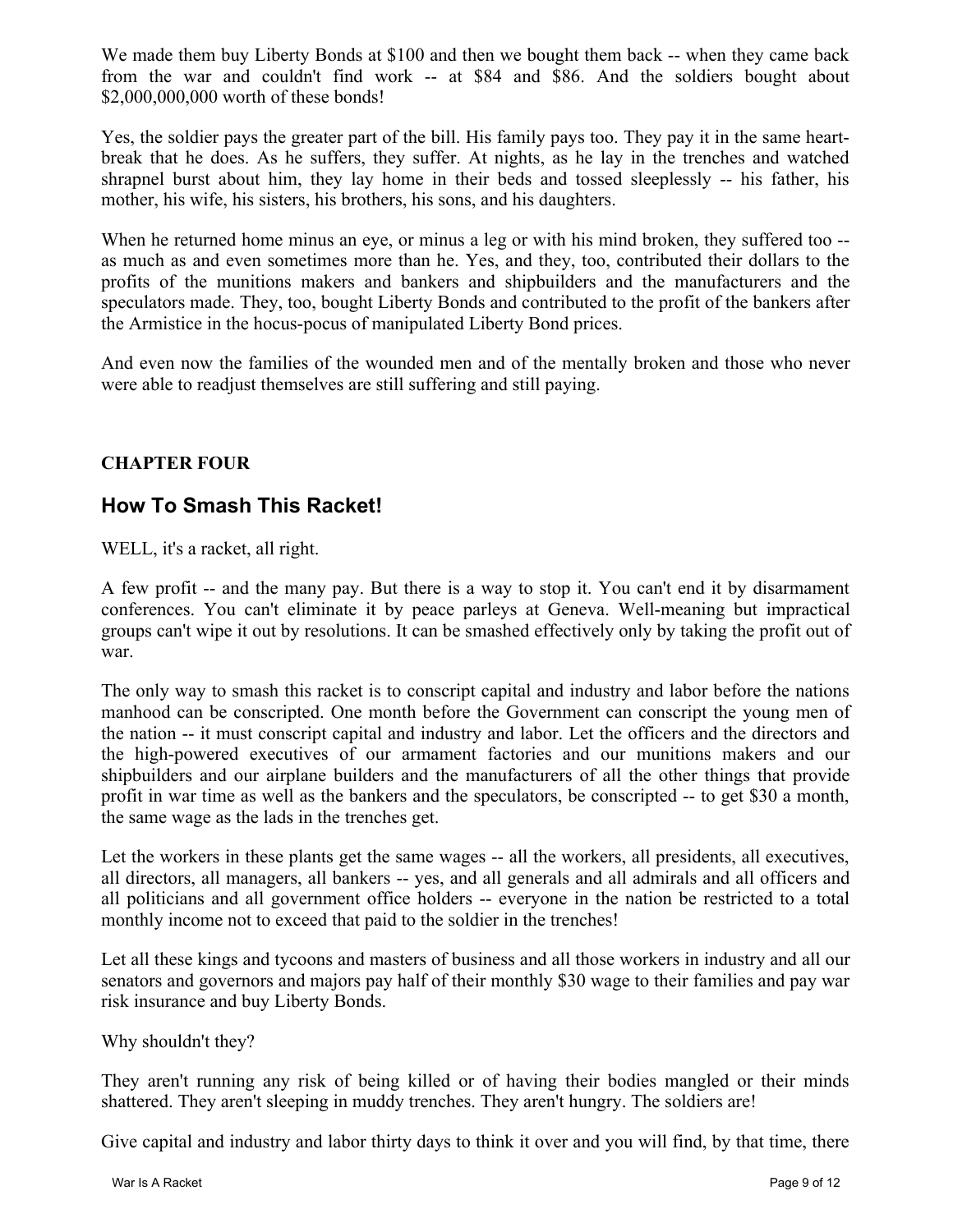will be no war. That will smash the war racket -- that and nothing else.

Maybe I am a little too optimistic. Capital still has some say. So capital won't permit the taking of the profit out of war until the people -- those who do the suffering and still pay the price -- make up their minds that those they elect to office shall do their bidding, and not that of the profiteers.

Another step necessary in this fight to smash the war racket is the limited plebiscite to determine whether a war should be declared. A plebiscite not of all the voters but merely of those who would be called upon to do the fighting and dying. There wouldn't be very much sense in having a 76 year-old president of a munitions factory or the flat-footed head of an international banking firm or the cross-eyed manager of a uniform manufacturing plant -- all of whom see visions of tremendous profits in the event of war -- voting on whether the nation should go to war or not. They never would be called upon to shoulder arms -- to sleep in a trench and to be shot. Only those who would be called upon to risk their lives for their country should have the privilege of voting to determine whether the nation should go to war.

There is ample precedent for restricting the voting to those affected. Many of our states have restrictions on those permitted to vote. In most, it is necessary to be able to read and write before you may vote. In some, you must own property. It would be a simple matter each year for the men coming of military age to register in their communities as they did in the draft during the World War and be examined physically. Those who could pass and who would therefore be called upon to bear arms in the event of war would be eligible to vote in a limited plebiscite. They should be the ones to have the power to decide -- and not a Congress few of whose members are within the age limit and fewer still of whom are in physical condition to bear arms. Only those who must suffer should have the right to vote.

A third step in this business of smashing the war racket is to make certain that our military forces are truly forces for defense only.

At each session of Congress the question of further naval appropriations comes up. The swivelchair admirals of Washington (and there are always a lot of them) are very adroit lobbyists. And they are smart. They don't shout that "We need a lot of battleships to war on this nation or that nation." Oh no. First of all, they let it be known that America is menaced by a great naval power. Almost any day, these admirals will tell you, the great fleet of this supposed enemy will strike suddenly and annihilate 125,000,000 people. Just like that. Then they begin to cry for a larger navy. For what? To fight the enemy? Oh my, no. Oh, no. For defense purposes only.

Then, incidentally, they announce maneuvers in the Pacific. For defense. Uh, huh.

The Pacific is a great big ocean. We have a tremendous coastline on the Pacific. Will the maneuvers be off the coast, two or three hundred miles? Oh, no. The maneuvers will be two thousand, yes, perhaps even thirty-five hundred miles, off the coast.

The Japanese, a proud people, of course will be pleased beyond expression to see the united States fleet so close to Nippon's shores. Even as pleased as would be the residents of California were they to dimly discern through the morning mist, the Japanese fleet playing at war games off Los Angeles.

The ships of our navy, it can be seen, should be specifically limited, by law, to within 200 miles of our coastline. Had that been the law in 1898 the Maine would never have gone to Havana Harbor. She never would have been blown up. There would have been no war with Spain with its attendant loss of life. Two hundred miles is ample, in the opinion of experts, for defense purposes. Our nation cannot start an offensive war if its ships can't go further than 200 miles from the coastline. Planes might be permitted to go as far as 500 miles from the coast for purposes of reconnaissance. And the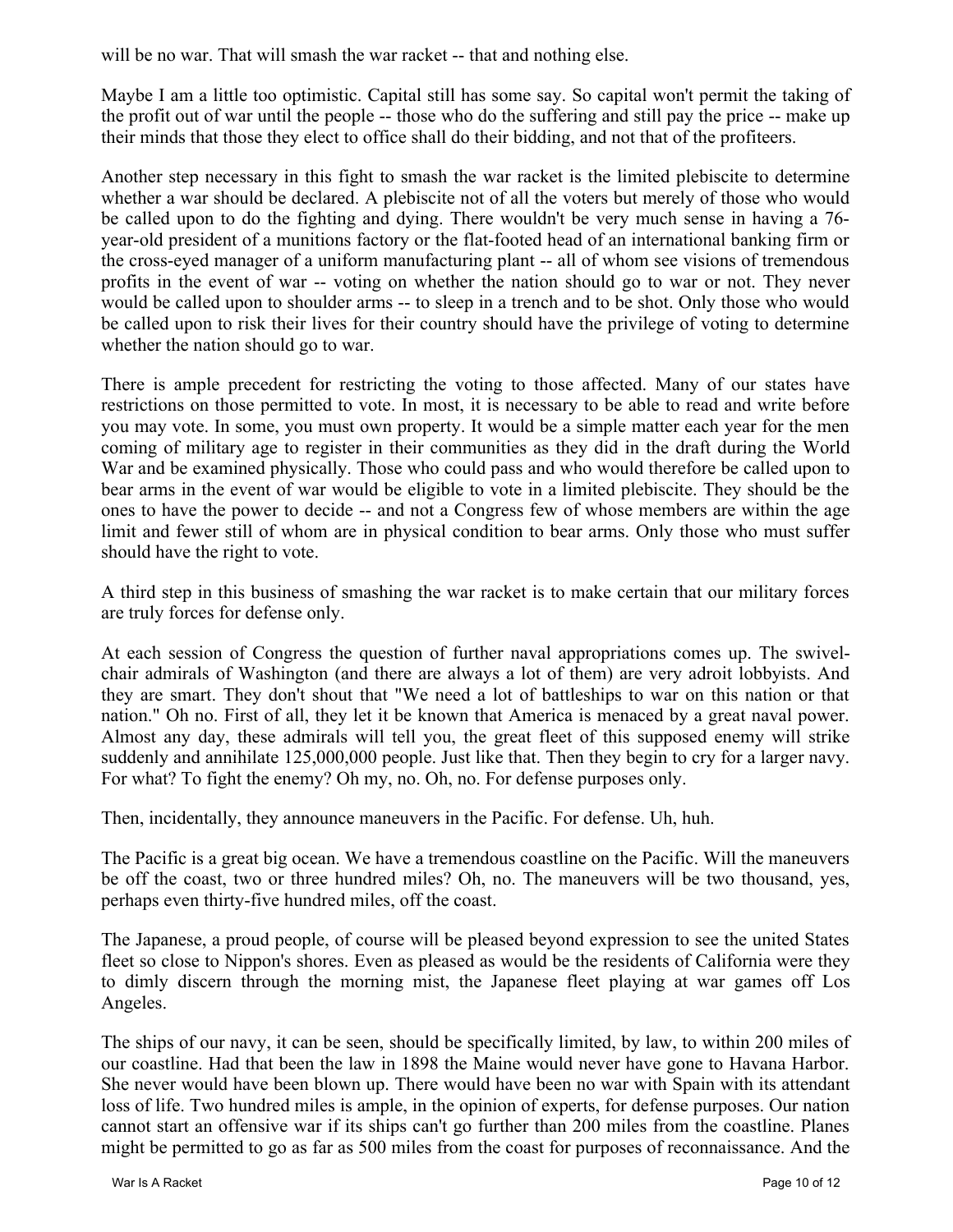army should never leave the territorial limits of our nation.

To summarize: Three steps must be taken to smash the war racket.

- 1. We must take the profit out of war.
- 2. We must permit the youth of the land who would bear arms to decide whether or not there should be war.
- 3. We must limit our military forces to home defense purposes.

## <span id="page-10-0"></span>**CHAPTER FIVE**

## **To Hell With War!**

I am not a fool as to believe that war is a thing of the past. I know the people do not want war, but there is no use in saying we cannot be pushed into another war.

Looking back, Woodrow Wilson was re-elected president in 1916 on a platform that he had "kept us out of war" and on the implied promise that he would "keep us out of war." Yet, five months later he asked Congress to declare war on Germany.

In that five-month interval the people had not been asked whether they had changed their minds. The 4,000,000 young men who put on uniforms and marched or sailed away were not asked whether they wanted to go forth to suffer and die.

Then what caused our government to change its mind so suddenly?

Money.

An allied commission, it may be recalled, came over shortly before the war declaration and called on the President. The President summoned a group of advisers. The head of the commission spoke. Stripped of its diplomatic language, this is what he told the President and his group:

"There is no use kidding ourselves any longer. The cause of the allies is lost. We now owe you (American bankers, American munitions makers, American manufacturers, American speculators, American exporters) five or six billion dollars.

If we lose (and without the help of the United States we must lose) we, England, France and Italy, cannot pay back this money . . . and Germany won't.

So . . . "

Had secrecy been outlawed as far as war negotiations were concerned, and had the press been invited to be present at that conference, or had radio been available to broadcast the proceedings, America never would have entered the World War. But this conference, like all war discussions, was shrouded in utmost secrecy. When our boys were sent off to war they were told it was a "war to make the world safe for democracy" and a "war to end all wars."

Well, eighteen years after, the world has less of democracy than it had then. Besides, what business is it of ours whether Russia or Germany or England or France or Italy or Austria live under democracies or monarchies? Whether they are Fascists or Communists? Our problem is to preserve our own democracy.